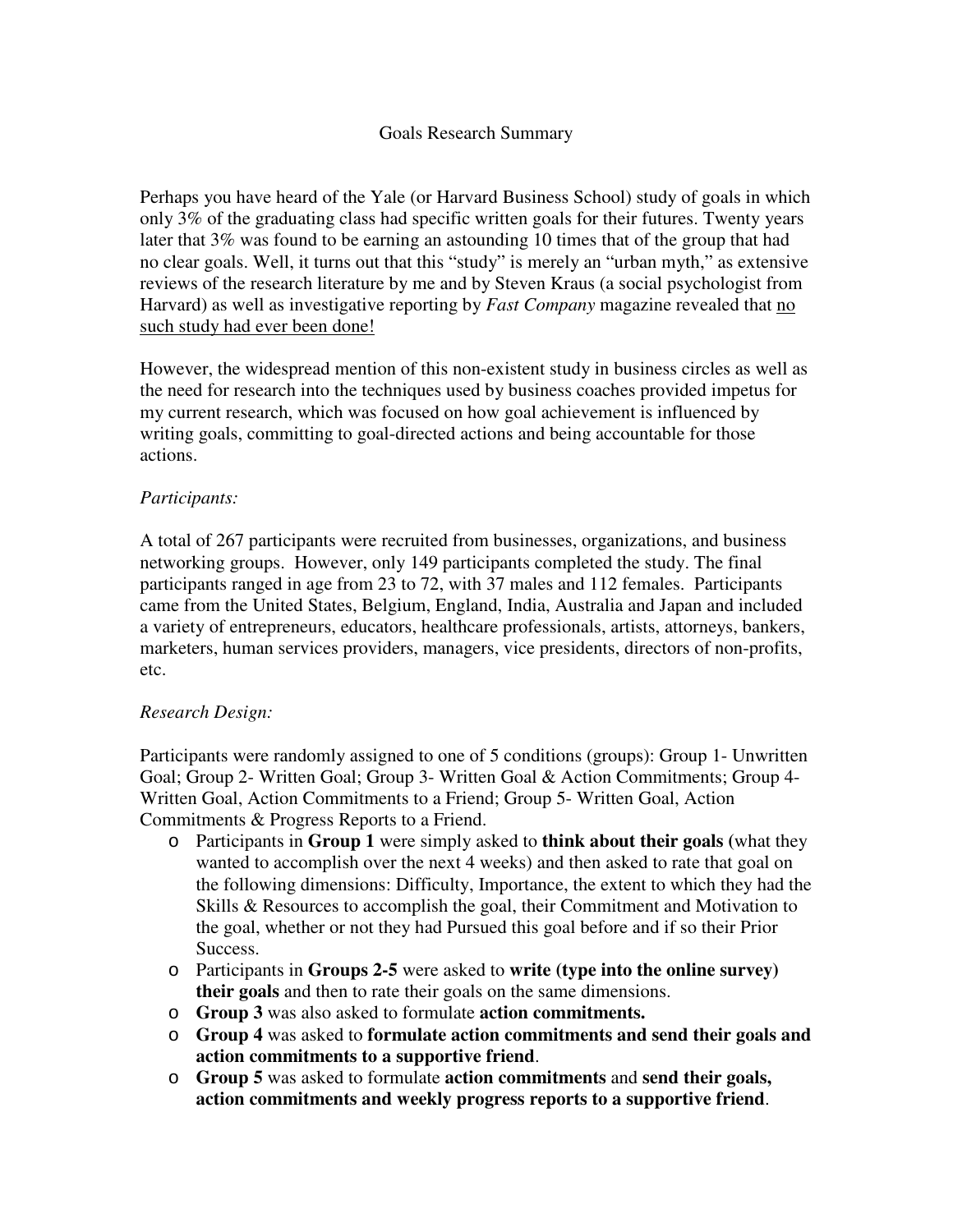Participants in this group were also sent weekly reminders to email quick progress reports to their friend.

At the end of 4 weeks participants were asked to rate their progress and the degree to which they had accomplished their goals

# *Results*

- 1. **Types of goals:** Participants pursued a variety of goals including (in order of frequency reported) completing a project, increasing income, increasing productivity, getting organized, enhancing performance/achievement, enhancing life balance, reducing work anxiety and learning a new skill. Examples of "completing a project" included writing a chapter of a book, updating a website, listing and selling a house, completing a strategic plan, securing a contract, hiring employees and preventing a hostile take-over.
- 2. **Goal Achievement:** Group 5 achieved significantly more than all the other groups; Group 4 achieved significantly more than Groups 3 and 1; Group 2 achieved significantly more than Group 1.



**3. Differences between all writing groups and the non-writing group:** Although the previous analysis revealed that Group 2 (written goals) achieved significantly more than Group 1 (unwritten goals), additional analysis were performed to determine whether there were also differences between the group that had not written their goals (Group 1) and all groups that had written their goals (Groups 2-5).